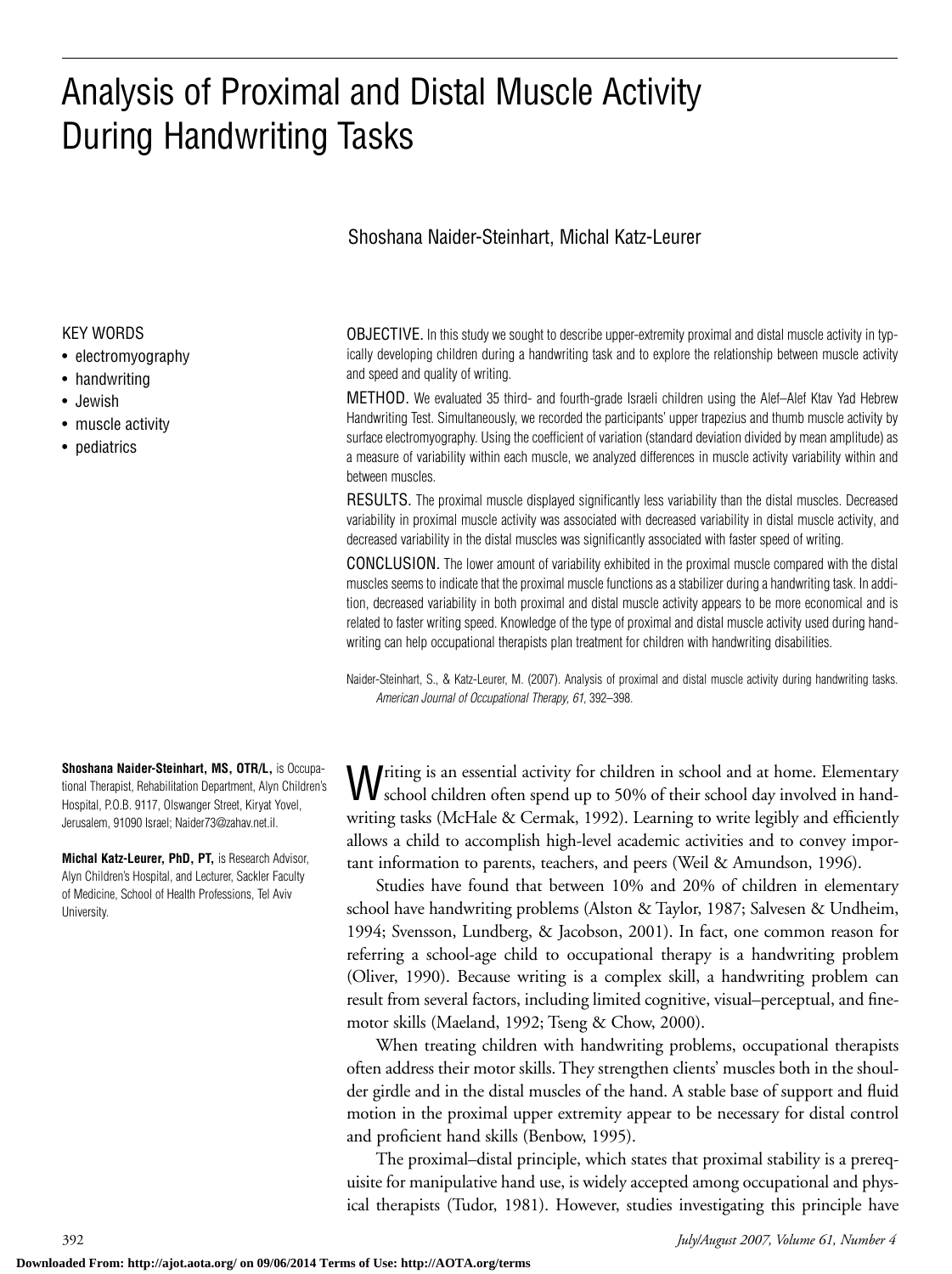been unable to support the hypothesis that the development of distal control is dependent on proximal motor development. In fact, it appears that these two systems work separately and independently of each other, exhibiting different types of control (Kuypers, 1963; Lawrence & Kuypers, 1965; Loria, 1980). Nevertheless, it is impossible for therapists working with children to address hand function without observing that the hand is dependent on the forearm and, in turn, the shoulder girdle to position it properly in space and provide support and direction for its fine movements (Ayres, 1974). This "functional relationship" between proximal and distal motor functions, as Ayres described it, was supported by a study by Case-Smith, Fisher, and Bauer (1989) that found a significant but weak relationship between proximal motor control and distal motor skill in normal infants.

A study by Cornhill and Case-Smith (1996) indicated that there is a strong relationship between in-hand manipulation (which requires intrinsic distal muscle action for precise control of thumb and fingers) and proficiency in handwriting. Occupational therapists often address both proximal and distal components influencing handwriting, but a review of the literature did not reveal any studies that examined the relationship between proximal and distal muscle control and the functional task of writing.

One method of measuring muscle activity is through physiological analysis of gross muscle activity, such as surface electromyography (EMG). In EMG, the amount of electrical activity in the muscle being analyzed is demonstrated by the amplitude of the EMG in microvolts. Surface EMG has been used in several studies to measure the activity of specific muscles used during functional tasks (Hirashima, Kadota, Sakurai, Kudo, & Ohtsuki, 2002; Illyes & Kiss, 2003; Spaulding & Robinson, 1984).

One can learn about the type of muscle activity exhibited by analyzing the variability in the amplitude of the EMG (Nussbaum, 2001; Peper & Carson, 1999). It appears that muscles that work primarily as stabilizers display less variability than muscles that work dynamically (Peper & Carson, 1999). In addition, a large amount of variability in muscle activity seems to indicate the use of unnecessary movements that require a greater expenditure of energy. It has been found that practicing a task allows it to be performed smoothly and efficiently, with less energy expenditure, and is associated with a decrease in unnecessary muscle contractions (Lay, Sparrow, Hughes, & O'Dwyer, 2002).

Shambes (1976) used EMG to measure eight proximal muscles in 4- and 8-year-old children performing six developmental postural tasks. The study found that the older children demonstrated smaller degrees of muscle activity and had muscles that were continuously active, as opposed to the greater and more sporadic bursts of activity in the proximal muscles of the younger children. Thus, more mature and stable movement patterns were associated with less variability in muscle activity, whereas less mature and stable movement patterns were associated with greater variability.

Wilson and Trombly (1984) used EMG to examine proximal muscle activity in the shoulder in typically developing children and in children with sensory integrative dysfunction while the children performed tasks requiring distal control. They found that children with sensory integrative dysfunction demonstrated significantly greater proximal muscle activity than the typically developing children, suggesting that the former exhibited deficient use of proximal muscles for tonic stabilization and therefore fixated the joints using stronger phasic contractions. No significant correlation, however, was found between the extent of proximal muscle activity and degree of skill in distal motor tasks.

In the present study, we describe what occurs in proximal and distal muscles of the upper extremity in typically developing children without handwriting problems during a handwriting task. We addressed three questions:

- 1. Do proximal shoulder muscles demonstrate different electrical activity from distal muscles during handwriting tasks?
- 2. What is the relationship between proximal and distal muscle activity during handwriting?
- 3. Is the activity of proximal and distal muscles associated with the quality and speed of a child's handwriting?

We hypothesized that the proximal muscles that, during a handwriting task, are assumed to function as stabilizers would work at a constant level of activity and display less variability in electrical activity as measured by EMG, whereas the distal muscles, whose activity is assumed to be more dynamic, would exhibit greater variability in muscle activity. We speculated that increased efficiency in muscle activity would be associated with less variability. In addition, we hypothesized that enhanced efficiency in muscle activity (i.e., less variability) would be associated with a more optimal product in handwriting.

# Method

### *Participants*

The participants in this study were a convenience sample of 35 third- and fourth-grade children in an Israeli public school who had mastered writing skills. They were not receiving occupational therapy treatment, nor were they identified as having a handwriting impairment on the basis of results on the Aleph–Aleph Ktav Yad (AAKY) Handwriting

**Downloaded From: http://ajot.aota.org/ on 09/06/2014 Terms of Use: http://AOTA.org/terms**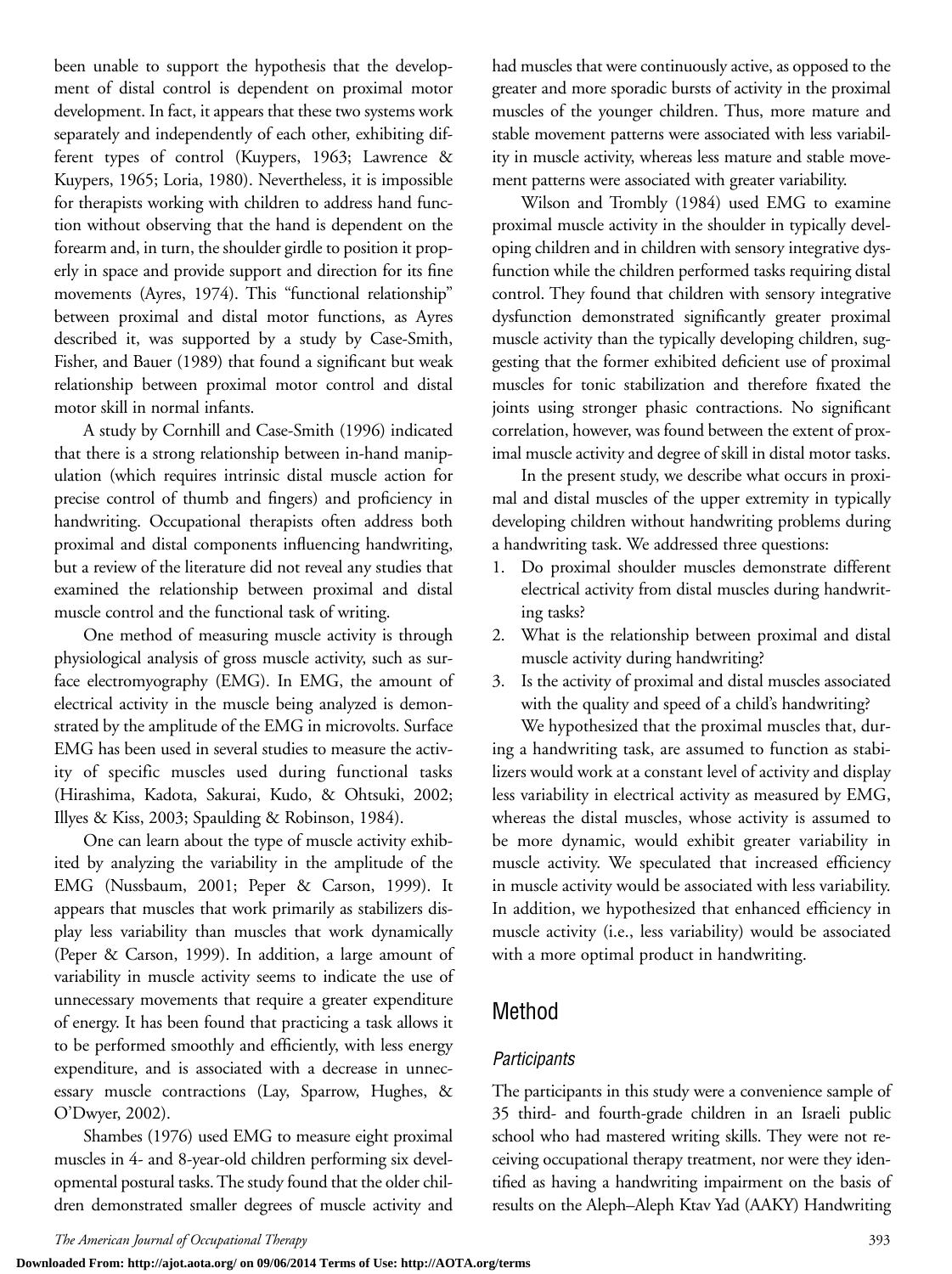Test (Aruz & Parush, 1999). The children's mean age was 9.7 years (range 8.5–10.5); 62% were girls, and 92% demonstrated right hand dominance. We obtained consent to participate in the study from the Board of Education, the school, the parents, and each child.

### *Instruments*

We used the AAKY test to measure speed and quality of handwriting. Occupational therapists use the AAKY extensively in Israel to test Hebrew script handwriting. It measures writing components similar to those measured in commonly used English handwriting assessments (e.g., Evaluation Tool of Children's Handwriting; Amundson, 1995). The AAKY has been found to be reliable and valid in distinguishing children with and without handwriting problems (Lipshitz & Parush, 1993) and reflects a developmental sequence of writing. Internal reliability (alpha = .81) was found for all parts of the test (Aruz & Parush, 1999). Handwriting speed is measured by counting the number of letters written in 1 min and the amount of time taken to write a 106-letter paragraph. Legibility is measured by determining the number of unidentifiable letters that make it more difficult to read the paragraph accurately and by looking at spatial organization on the paper, which includes spacing, sizing, attention to margins, and alignment on writing guidelines. Each criterion for spatial organization is scored on a scale of 1 to  $4(1 = best, 4 = worst)$ .

We compared the participants' results to means and cutoff scores obtained for normal populations of third-grade children in Israel. A child was determined to have a handwriting impairment when he or she obtained scores lower than the cutoff scores in at least two areas (number of letters per minute, time to write the paragraph, number of illegible letters, number of corrections, spatial organization). We identified 5 of the 40 children tested as having a handwriting impairment and eliminated them from the study.

We used surface EMG (ProComp 2 with BioGraph; Thought Technology, n.d.) to assess muscle activity in the upper trapezius and the thumb muscles. The purpose of the study was to determine whether there was a connection between proximal and distal muscle activity in the upper extremity; therefore, we investigated one muscle of each muscle type. We chose muscles on the basis of previous studies of upper-extremity muscle function (Benbow, 1997; Engin, 1980; Ince, Leon, & Christidis, 1986; Shambes, 1976; Wilson & Trombly, 1984) and included the intrinsic muscles of the thenar eminence (abductor pollicis brevis, flexor pollicis brevis, opponens pollicis) and one proximal shoulder muscle: upper fibers of the trapezius. The rationale for selecting the thenar muscles was that these are considered the "skill triad" of the hand and are believed to have a primary role in writing (Benbow, 1997). The rationale for selecting the upper trapezius was that it is a superficial shoulder muscle that is appropriate to measure with surface electrodes. In addition, it is thought that shoulder elevation may be a compensation children use when having difficulty during a handwriting task (Blangsted, Hansen, & Jensen, 2003).

Bipolar surface electrodes  $(2/3 cm \times 3 cm)$  were placed with a 1 cm interelectrode distance over the upper trapezius and thenar muscles. Electrodes for the upper trapezius were placed midway on the horizontal line between the root of the spine of the scapula and the thoracic spine, and a reference electrode was placed over the clavicle. The electrodes for the thenar area were placed on the center of the thenar belly, and a reference electrode was placed over the radial styloid. The sampling rate was 32 samples per second.

Raw data were transferred to the Excel program and analyzed using SPSS Version 11.5. All raw values were standardized to baseline raw data to eliminate environmental disturbances. An electronic trigger connected to one of the EMG channels was used to signal a word at the beginning and at the end of the AAKY paragraph, for which activity in each muscle being tested was later analyzed. These words were selected because we were interested in analyzing a brief component that would represent the functional activity of writing without being obscured by other factors (e.g., spacing or breaks between words, attention and concentration of the child during the entire paragraph). Each of the words selected contained four letters, and the same words were analyzed for all the participants.

### *Procedure*

Each child was accompanied into a room equipped with a height-adjustable desk and chair. The test administrator adjusted the seating for each child so that the child was sitting with feet resting on the floor and hips and knees at 90 degrees, and the desk surface was adjusted to 5 cm above the child's bent forearm. The administrator briefly explained the procedure to each child and asked the child to fill out a demographic questionnaire. The administrator prepared the child's skin with alcohol to reduce skin impedance and placed the electrodes on the muscles being tested. The child was given a few minutes to practice writing while attached to the EMG recorder. Baseline measurements were obtained by asking the child to sit still for 15 s with arms resting on the desk. The administrator then gave the child verbal instructions to begin copying the paragraph and instructed the child when to stop.

### *Data Analysis*

We calculated means and standard deviations to describe the speed and quality of writing. For each word for which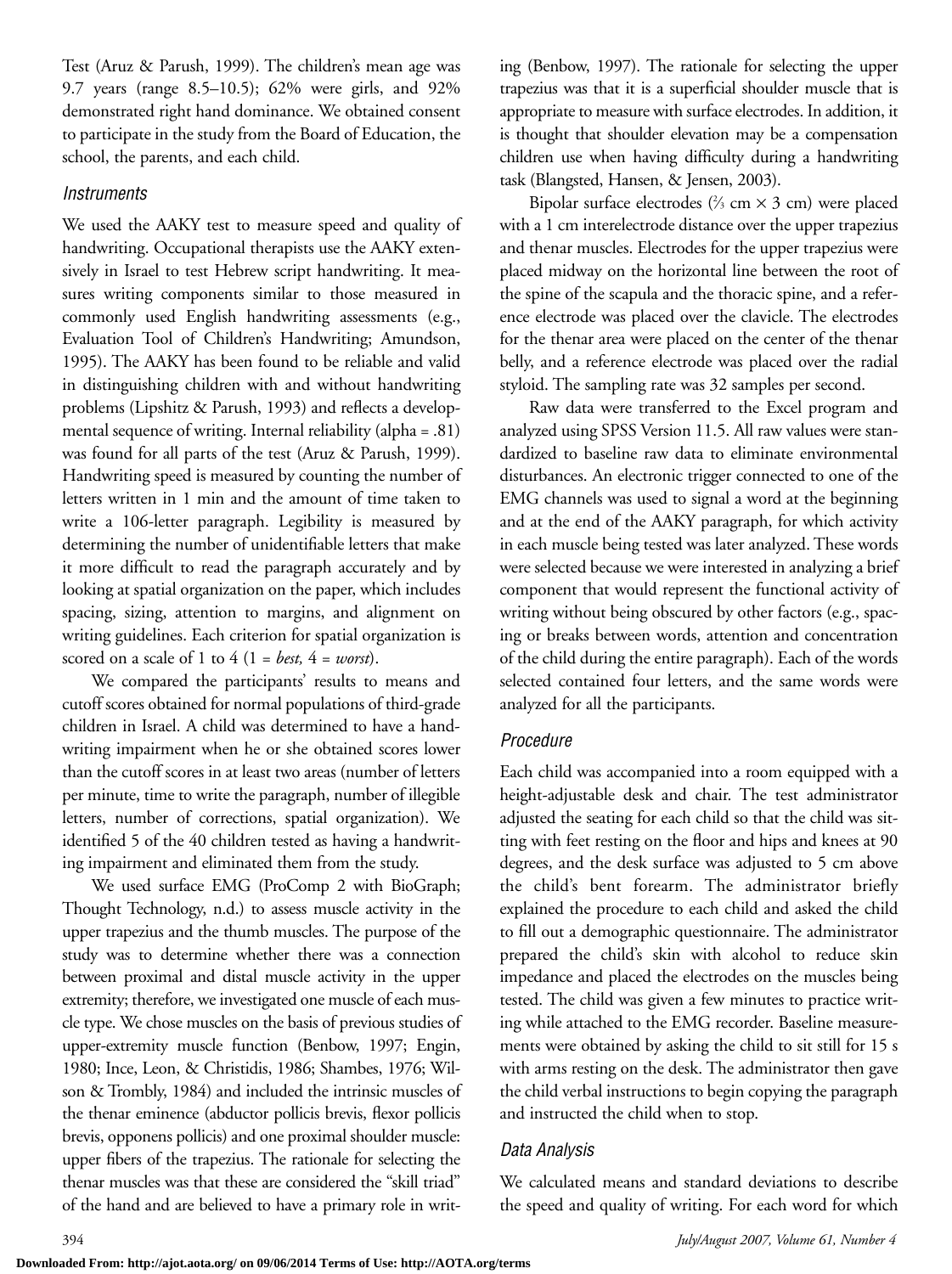an EMG was recorded, there was an average of 106 values (mV) that represented the amplitude of the working muscle unit at that point in time. We calculated the coefficient of variation (CV; standard deviation ÷ mean) of the muscle amplitude for each word in each muscle for each child. We used the Wilcoxon signed-rank test to test the assumption that the variability in muscle activity was different between proximal and distal muscles during writing and the Pearson's correlation coefficient to test the relationships between muscle activity patterns and between muscle activity patterns and writing performance. All analyses were carried out using SPSS Version 11.5 for Windows. Results were considered statistically significant when *p* < .05.

# **Results**

The children in this study wrote a mean of 49.7 letters per minute (2 *SD* above the mean Israeli norm value of 43 letters for their age), and it took them an average of 2.2 min to write the 106-letter paragraph (norm mean = 3.0). In addition, they wrote a mean of 9.3 unidentifiable letters (3 *SD* above the mean Israeli norm value of 4 for their age) and scored an average of 7.3 in spatial organization (norm mean = 8). In other words, the children in the study wrote faster but displayed poorer quality of writing than the norms.

There were significantly greater amounts of muscle activity in the distal muscles than in the proximal muscle in both the first and second word. The mean amplitude of the thumb muscles was 25.8 in the first word and 27.3 in the second word, and the mean amplitude of the trapezius muscle was 1.4 in the first word and 2.5 in the second word.

To test the assumption that the proximal muscle works as a stabilizer and would therefore demonstrate less variability compared with the distal muscles, which work dynamically during a writing task, we compared CV values between muscles for both words (Table 1). In both words, the distal muscles' CV values were significantly higher than those of the proximal muscle, displaying greater variability. No significant differences were found within each muscle, proximal or distal, between words.

In response to the second study question—What is the a relationship between proximal and distal muscle activity

**Table 1. Coefficient of Variation (CV) Values in Proximal and Distal Muscles in the First and Second Word**

|             | Mean (SD) Distal | Mean (SD) Proximal |             |  |
|-------------|------------------|--------------------|-------------|--|
|             | Muscle CV        | Muscle CV          | $D^{\rm a}$ |  |
| First word  | 0.32(0.18)       | 0.27(0.11)         | 0.7         |  |
| Second word | 0.36(0.16)       | 0.30(0.15)         | 0.4         |  |
| р           | .37              | .30                |             |  |

*Note.* Proximal = trapezius muscle; distal = thumb muscles. a Wilcoxon signed-rank test.

# *The American Journal of Occupational Therapy* 395

#### **Downloaded From: http://ajot.aota.org/ on 09/06/2014 Terms of Use: http://AOTA.org/terms**

### **Table 2. Correlations Between Muscle Coefficient of Variation (CV) Values and Handwriting Components**

| Letters per<br>Minute | Paragraph<br>Time | Spatial | fiable       |
|-----------------------|-------------------|---------|--------------|
|                       |                   |         | Letters      |
| $-0.40*$              | $0.31*$           | 0.24    | 0.21         |
| 0.23                  | 0.20              | 0.16    | 0.23         |
| $-0.34*$              | $0.34*$           | 0.22    | 0.17         |
| 0.22                  | 0.18              | 0.11    | 0.13         |
|                       |                   | .       | Organization |

*Note.* Proximal = trapezius muscle; distal = thumb muscles. Values are Pearson correlation coefficients.

 $*p < .05$ .

during handwriting?—we found a moderately significant positive correlation between proximal and distal muscle CV values in both the first ( $r = .55$ ,  $p < .01$ ) and second ( $r = .68$ ,  $p < .01$ ) words. In other words, when the proximal muscle displayed relatively low variability, the distal muscles displayed relatively low variability as well, and when the proximal muscle exhibited relatively greater variability, the distal muscles exhibited relatively greater variability as well.

In response to the third study question—Is the activity of proximal and distal muscles associated with the quality and speed of a child's handwriting?—we found significant but weak correlations between distal muscle variability and writing speed (Table 2). In other words, less variability in the distal muscles was associated with faster speed of writing, or less time to write the paragraph and more letters per minute. We found no significant correlation between quality of handwriting and distal muscle activity or between proximal muscle activity and speed or quality of writing.

# **Discussion**

This study investigated muscle activity in proximal and distal muscles in typically developing children during a handwriting task. We found significant differences between muscle activity in the shoulder and in the thumb, with significantly less variability in the shoulder muscle. In addition, we found that increased variability in muscle activity in the shoulder was associated with increased variability in muscle activity in the thumb and vice versa. Finally, decreased variability in the thumb muscles was significantly associated with better speed of writing. There were no significant relationships between muscle activity and quality of writing.

Research has found that motor tasks in general, and writing or drawing in particular, operate under different work constraints. One constraint is the goal of performing to generate an optimal product (Latash & Anson, 1996). Writing is a complex task, and it is therefore difficult to determine its optimal product. Which component—speed, quality, or a combination of the two—is of greater importance? Another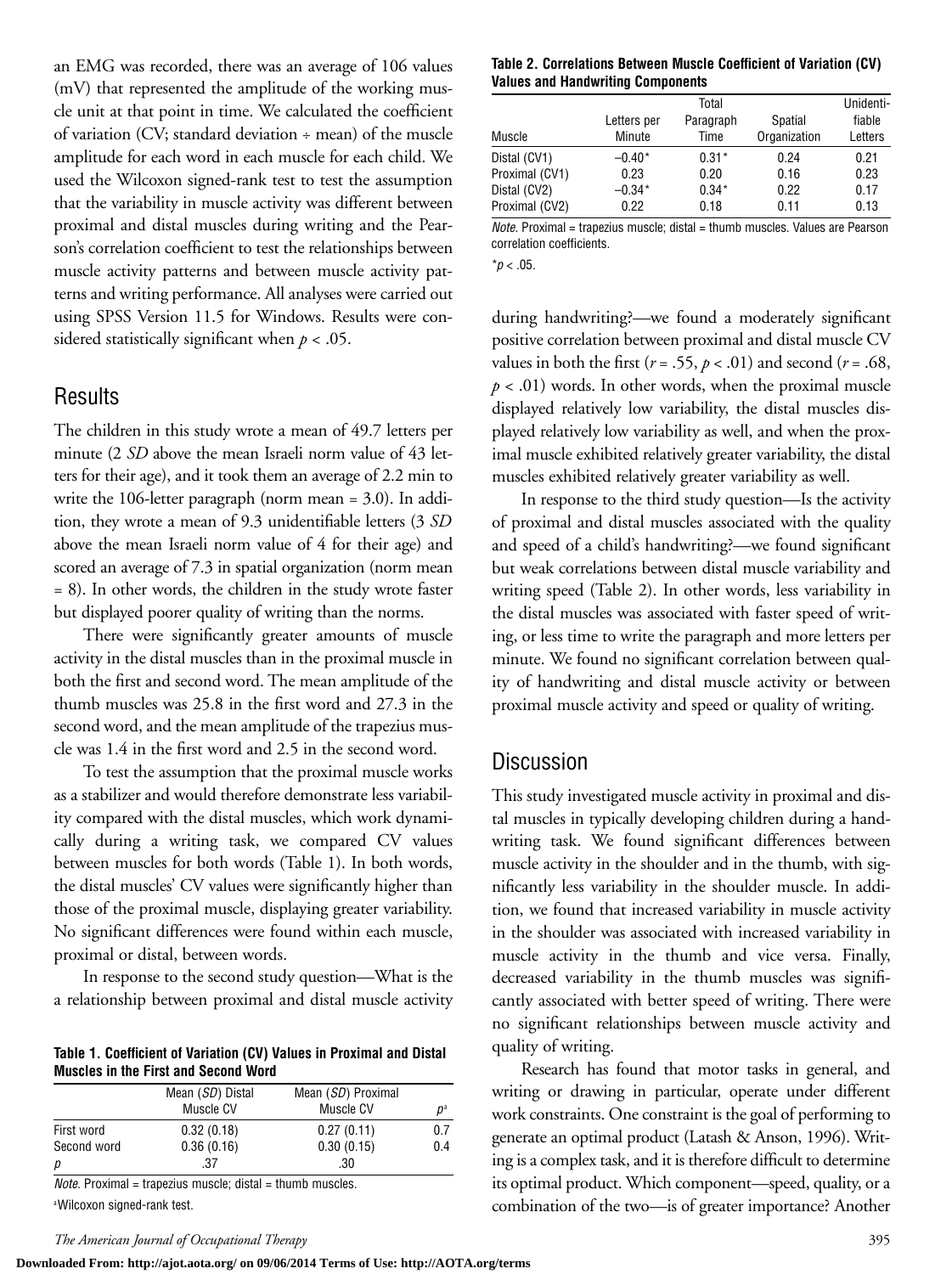concept under which the motor system operates is the principle of conservation: The system attempts to perform a task in the most economical way within the framework of the resources available.

In the present study, we assumed that the most economical muscle activity would involve a relatively low amount of variability in both the proximal and the distal muscles. In general, we found that there was less variability in the proximal than in the distal muscles. This finding might be related to the fact that the proximal muscle is used in writing primarily for stabilizing purposes and may require minimal muscle activation. It appears that tonic or isometric contractions require minimal muscle activation and display less variability than muscles that work dynamically (Peper & Carson, 1999). It might therefore be assumed that the proximal shoulder muscle uses tonic, as opposed to phasic, contractions during a writing task. These two systems have been found to function differently; phasic motor units involve a greater use of energy (Tokizane & Shimazu, 1964). This finding received support from Wilson and Trombly (1984), who found that children such as those with sensory integrative dysfunction, who are unable to use proximal muscles efficiently for stabilization, may use stronger phasic muscle contractions to compensate.

In addition, we found that relatively less variability in the proximal muscle was associated with relatively less variability in the distal muscles (i.e., more efficient and economical activity). Conversely, greater variability in the proximal muscle was associated with greater variability in the distal muscles (i.e., less efficient and economical activity). This finding seems to indicate that when the proximal shoulder muscle is used primarily for tonic stabilization, the dynamic work of the distal muscles also is more efficient, and less energy is used.

This image is expanded when one considers the connection to the product: speed and quality of writing. We found that the more economical distal muscle activity was related to greater efficiency in writing speed. In the kinetic aspect, it appears that children who are less efficient writers can be characterized as exhibiting a greater physical expenditure in performance. Studies investigating neuromotor variability during writing in children with and without writing disabilities have described this relationship in depth (Smits-Engelsman, Niemeijer, & Van Galen, 2001; Van Galen, Portier, Smits-Engelsman, & Schomaker; 1993).

Van Galen et al. (1993) used a digitizer and electronic pencil to record writing movements and examined biomechanical differences between second- to fourth-grade children characterized as poor and competent writers. The study found that less proficient writers displayed higher movement velocities and greater amounts of undesirable

movements, exhibited as neuromotor noise. The more proficient writers exhibited less noisy movement profiles. The authors suggested that poor writers demonstrated a suboptimal motor system and were unable to keep the variability of movement within normal limits. These findings are consistent with the results of our study, which found a positive correlation between decreased variability in distal muscles and better writing speed. Children who write less efficiently (as evidenced in our study by slower writing speed) may display a greater amount of variability in muscle activity and are unable to inhibit undesirable movements (i.e., noise). According to Van Galen et al., the poorer writers were unable to use appropriate biomechanical strategies to inhibit noise, resulting in a cruder movement style. Increased variability in both kinematic components and in muscle activity may indicate the use of undesirable movements that are unnecessary for the final product. Greater energy use is therefore required, which may bring about a less optimal product in terms of either quality or writing speed.

In the present study, more efficient distal muscle activity was significantly associated only with better speed and not with quality of writing. There are several possible explanations for this observation. First, it is possible that, by definition, speed components are quantitative measures, whereas the quality components—illegible letters and spatial organization on the paper—are qualitative but made into quantitative measures for the purposes of the assessment. The AAKY handwriting test is an accepted, valid, and reliable assessment used extensively in Israel to identify children with handwriting disabilities, but because its main purpose is to identify children with disabilities, it may be less reliable and less sensitive in grading writing quality in children without disabilities. Possible evidence for this assumption is the large standard deviation we found for illegible letters in the study children compared with the norms as opposed to the smaller standard deviation for speed.

Another possible explanation for the association of efficiency in distal muscle activity only with better writing speed, and not with quality of writing, is related to the attempt to deliver an optimal outcome. The product of a writing task is made up of several components, and an emphasis on quality as the optimal component is liable to bring about a neglect of speed, whereas an emphasis on speed may compromise quality. The large variability in quality of writing both between children and within each child under different circumstances has been previously described; this variability can be attributed to different factors that are connected to writing, including objective difficulties, such as an attention disability, motor difficulties and eye–hand coordination difficulties, or the child's motivation (Graham, Struck, Santoro, & Berninger, 2006; Maeland,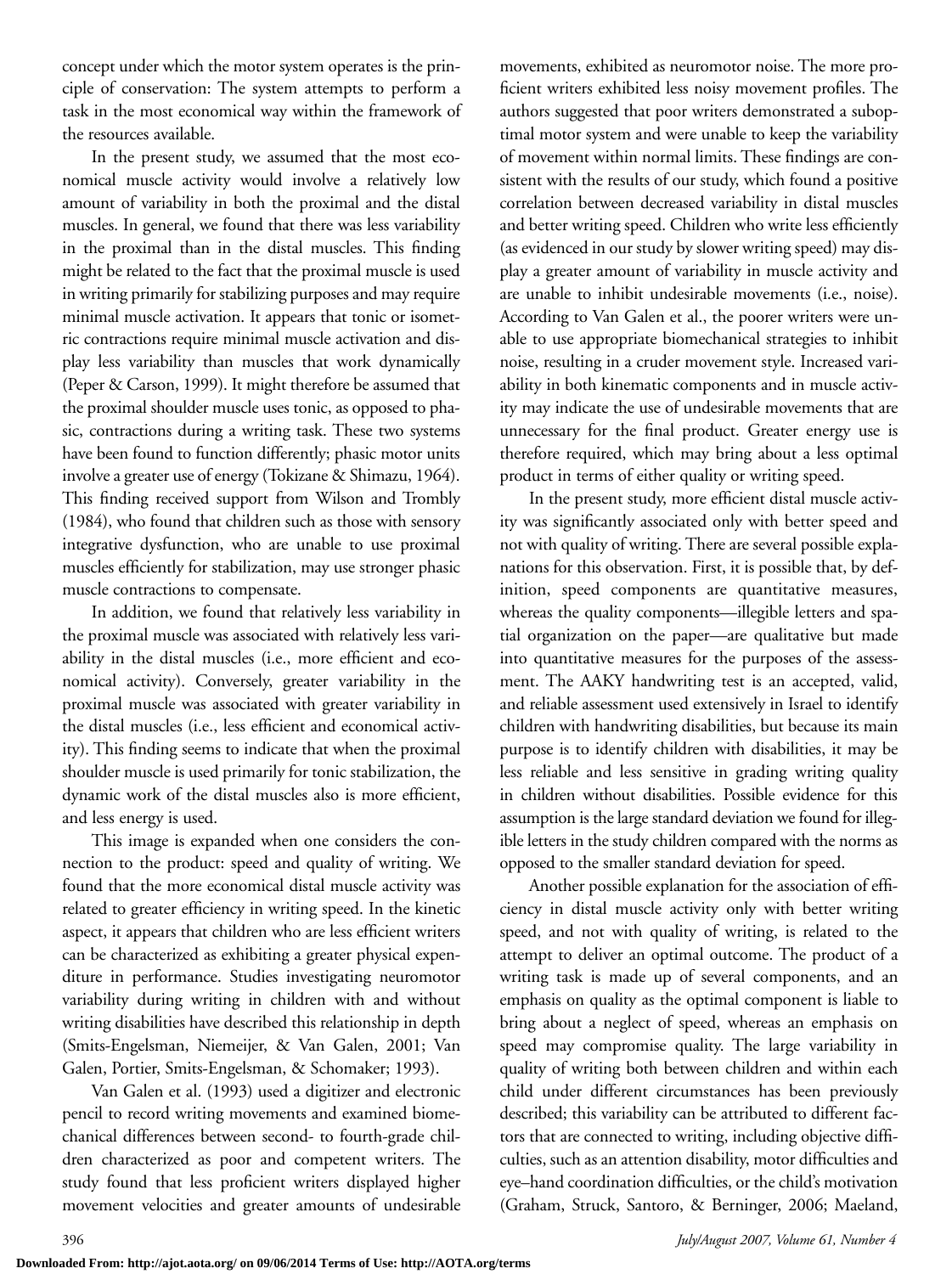1992; Smits-Engelsman et al., 2001). The fact that in this study the mean group scores for writing quality were significantly poorer than the norms, whereas the mean group scores for writing speed were significantly better than the norms, supports the assumption that the children viewed this task as a task of speed and therefore attempted to obtain the optimal speed, thus neglecting quality.

We also speculate that because the norms for the AAKY test were originally established in 1999, the writing techniques of Israeli children have changed somewhat because of the much more frequent use of the computer as a writing tool. This change in writing habits may have strengthened writing speed while compromising writing quality; it appears that writing using a keyboard decreases handwriting practice and requires different skills from handwriting (Preminger, Weiss, & Weintraub, 2004).

# Limitations of the Study

The study sample was small and was taken from just one school, thus limiting the ability to generalize the results to a larger population. In addition, positioning of the EMG electrodes may have interfered with grasp, thus reducing quality of writing. We attempted to compensate for this possible interference by giving the children time to experiment with writing while attached to the electrodes before starting the actual test. In addition, when questioned, the children denied that the electrodes caused any discomfort.

Finally, because of practical considerations, this study examined only one proximal muscle, but several other muscles contribute to activity and stability in the shoulder. An analysis of other muscles, both separately and combined, may shed more light on what actually occurs in the shoulder during writing.

# Conclusion

This is the first study, to the authors' knowledge, that examined muscle output in proximal and distal muscles during handwriting using EMG. We found an association between proximal and distal muscle activity variability and discovered that decreased variability in distal muscles was related to better efficiency in writing. Although we assumed that decreased variability in proximal muscles might be related to greater stability, the study could not prove that lack of ability in fine-motor function is related to lack of stability in proximal muscles (Ayres, 1974). Further studies should examine other proximal shoulder muscles and investigate more specific relationships between stability in shoulder muscles and distal control in writing.

The results of this study appear to be supported by studies exploring kinematic aspects of writing. Further studies should investigate handwriting movements using both EMG and devices measuring kinematic components to determine how these two aspects relate.

This study examined typically developing children. Further studies are needed with children diagnosed with handwriting impairments. Knowledge of differences in muscle activity in this population during handwriting tasks can help occupational therapists plan appropriate treatments for specific handwriting problems.

The results of this study appear to support occupational therapists' observations in the clinic that a stable base of support in the proximal upper extremity is necessary for efficient distal control during writing. When therapists treat children with handwriting problems, it may be important to address both stability in the proximal shoulder muscles and efficiency in the distal hand or thumb muscles simultaneously. Weight-bearing and compression-type activities can be used to provide stability in the shoulder joint, and manipulative activities done on a vertical surface or thumbresistive activities can allow for more efficient control in the thumb (Benbow, 1995).

In addition, occupational therapists should consider using EMG both as an evaluation tool and as a method of treatment for handwriting problems. EMG can be used as an evaluation tool to determine the type of proximal and distal muscle activity exhibited by the children whom they are treating. EMG can add more information to existing evaluation tools and possibly support occupational therapists' clinical observations in practice. In addition, EMG biofeedback should be explored as a treatment of choice for training children with handwriting disabilities to use the muscles necessary for handwriting in an efficient manner. **▲**

# Acknowledgments

We thank Ofer Keren and Aryeh Gilai for their advice, support, and assistance regarding the EMG; Hilla Boral for the original idea; Rinat Asis for technical assistance; and. Shirly Meir, Taube Korn, and Fred Naider for editorial assistance. This study was supported by funding from Alyn Hospital for children in Jerusalem.

# References

Alston, J., & Taylor, J. (1987). *Handwriting: Theory, research, and practice.* New York: Nichols.

Amundson, S. J. (1995). *Evaluation Tool of Children's Handwriting.* Homer, AK: O.T. Kids.